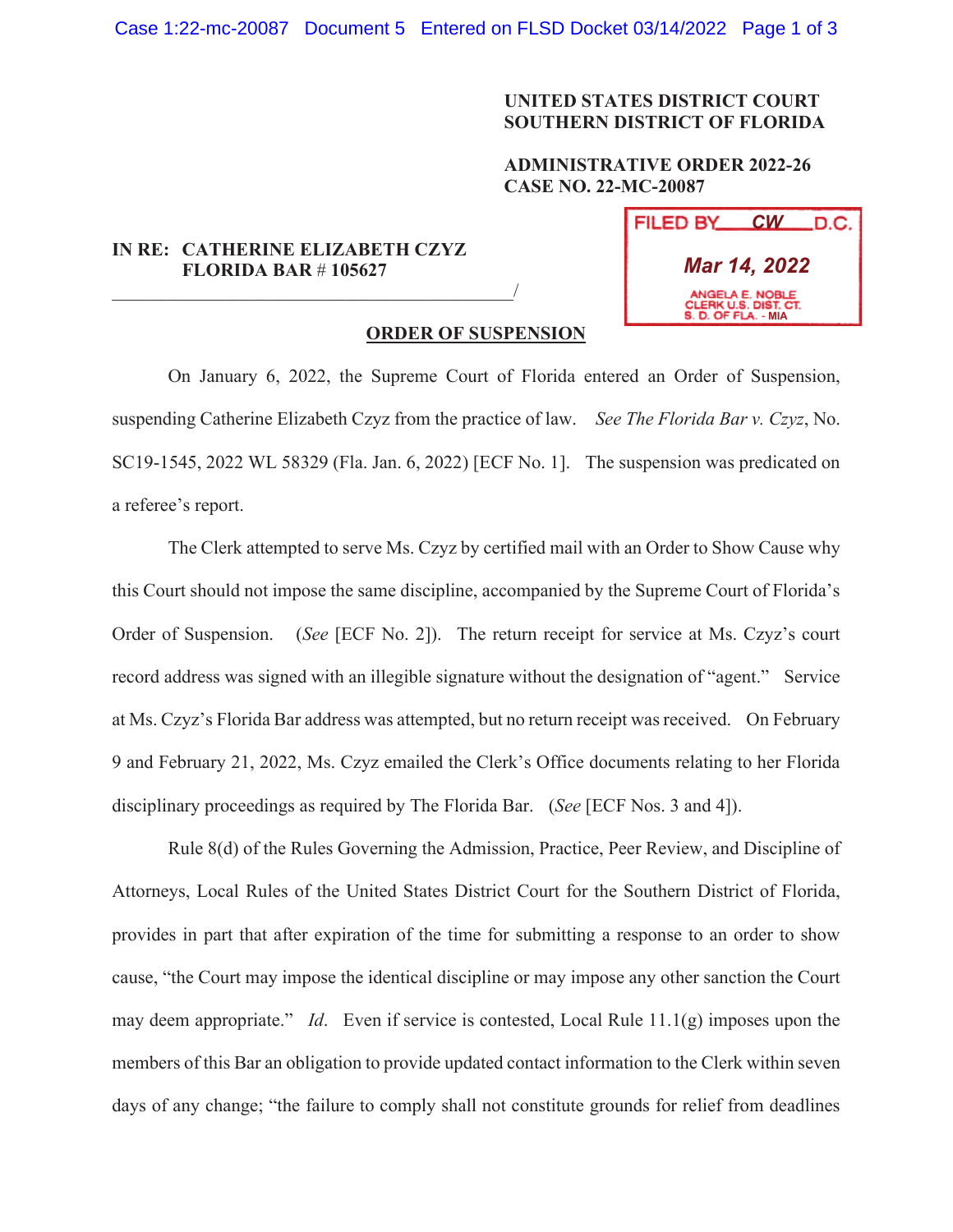imposed by Rule or by the Court." *Id*. This obligation to maintain current contact information is reiterated in the Court's CM/ECF Administrative Procedures Manual, section 3D, compliance with which is mandated by Local Rule 5.1.

Given this background, pursuant to Rule  $8(d)$ , Local Rule  $11.1(g)$ , and the Court's inherent power to regulate membership in its bar for the protection of the public interest, *see Chambers v. NASCO, Inc.*, 501 U.S. 32, 43 (1991) ("[A] federal court has the power to control admission to its bar and to discipline attorneys who appear before it." (alteration added)),

**IT IS ORDERED** that Ms. Czyz is suspended from practice in this Court, effective immediately. Ms. Czyz may not resume the practice of law before this Court until reinstated by court order. *See* Rule 12(a). The Clerk of Court shall strike this attorney from the roll of attorneys eligible to practice in the United States District Court for the Southern District of Florida and shall also immediately revoke the attorney's CM/ECF password.

**IT IS FURTHER ORDERED** that the Clerk of Court shall attempt to serve by certified mail a copy of this Order of Suspension upon Ms. Czyz at her court record and Florida Bar addresses. Ms. Czyz shall forthwith advise the Clerk of Court of all pending cases before the Court in which she is counsel or co-counsel of record.

**DONE AND ORDERED** in Miami, Florida, this 14th day of March, 2022.

Cecitia M. altnaga

 **CECILIA M. ALTONAGA CHIEF UNITED STATES DISTRICT JUDGE** 

Copies furnished as follows: See attached